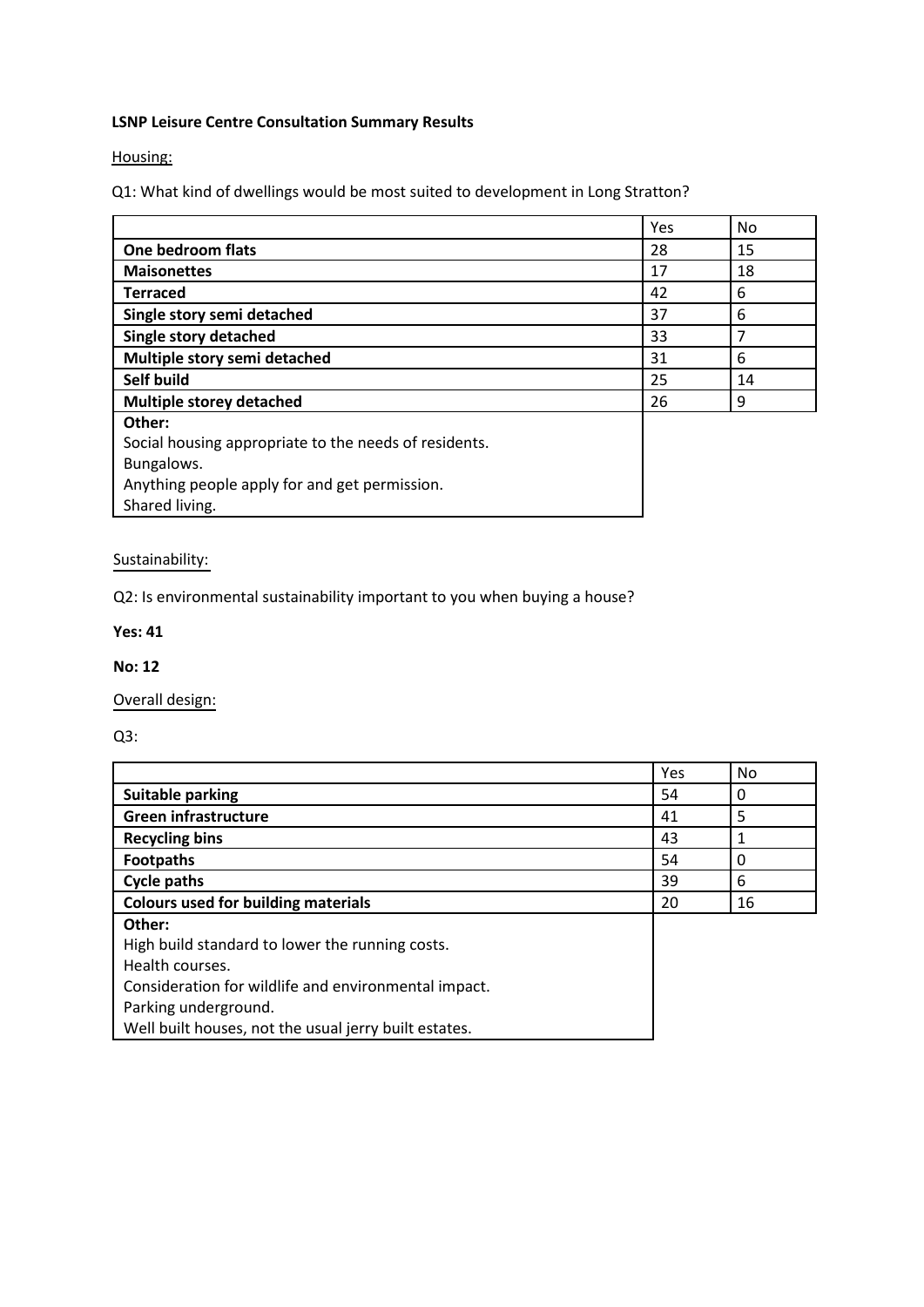Q4: Footpath and street lighting in any medium to large development?

**Yes: 49**

**No: 6**

Q5: Formal recreation areas?

**Yes: 53**

**No: 3**

Open space and community centre:

Q6: Areas planted with trees?

**Yes: 53**

**No: 3**

Q7: Community orchard?

**Yes: 34**

**No: 17**

#### **What type? Apples, Plums, Nuts.**

**Mixed fruit (Apples, Plums, Pears).**

**Fruit trees.**

Q8: Dog run area?

**Yes: 40**

**No: 2**

**Don't have dog: 14**

One that does not have a dog thought it was a good idea, Two that did not have a dog did not want a run area, The rest that did not have a dog showed no preference for yes or no.

Q9: Specific dog walk area?

**Yes: 23**

**No: 11**

**Don't have a dog: 20**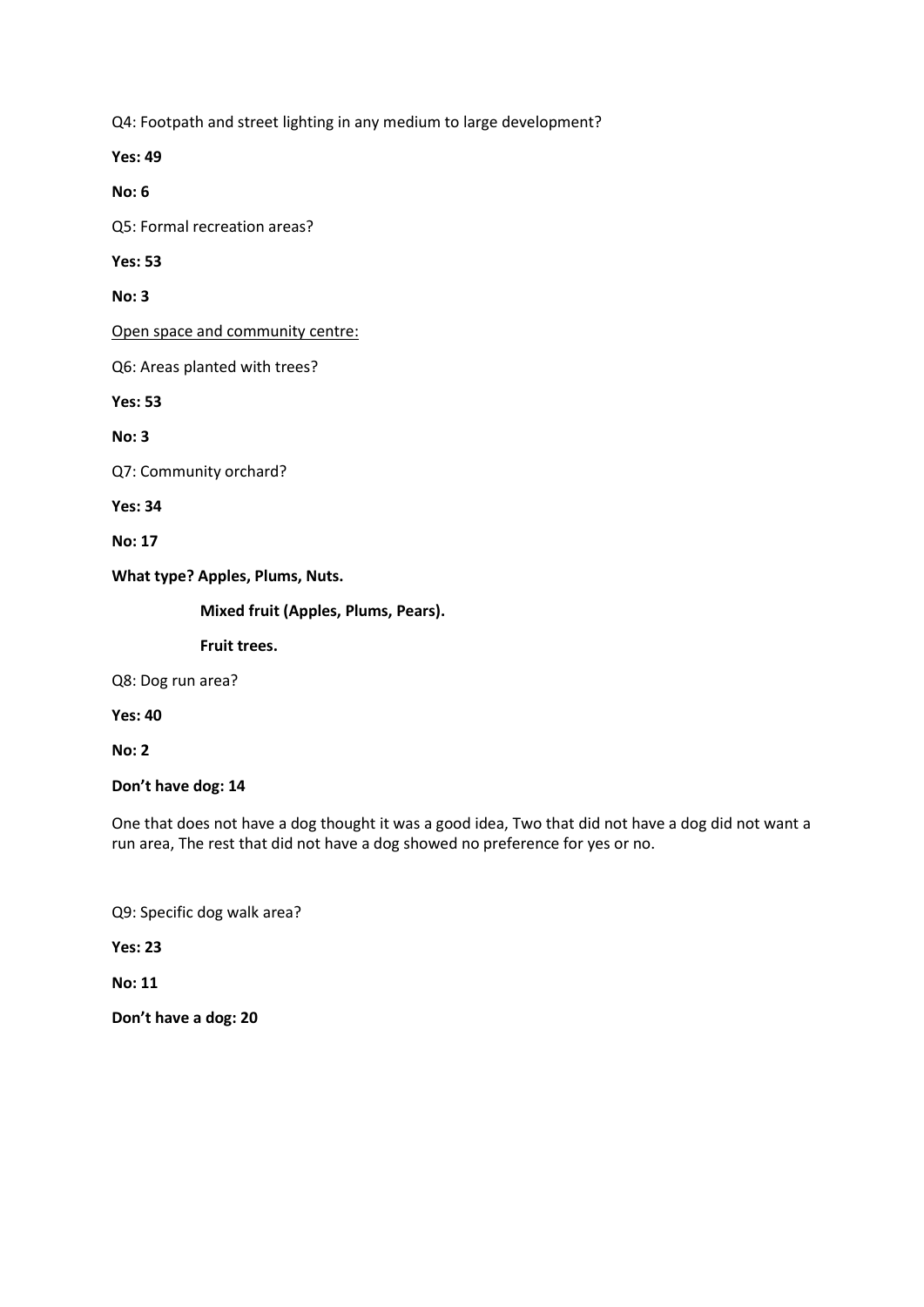Q10: New community games field?

**Yes: 34**

**No: 18**

Q11: What type of games field?

|                              | Yes | No |
|------------------------------|-----|----|
| Formal marked pitch:         | 16  |    |
| Free games area              | 35  |    |
| Permanent goals for free use | 29  |    |
| <b>Trim trail</b>            | 23  |    |
| Other:                       |     |    |
|                              |     |    |

### Q12: A community vegetable garden?

**Yes: 27**

**No: 28**

### Q13: Are additional allotments needed?

**Yes: 19**

**No: 28**

# Q14: Uses for a new community building?

|                                                                           | Yes | No. |
|---------------------------------------------------------------------------|-----|-----|
| Café                                                                      | 40  | 6   |
| <b>Cinema</b>                                                             | 26  | 10  |
| <b>Public toilets</b>                                                     | 47  | 3   |
| Baby weighing/changing area                                               | 33  | 5   |
| <b>Conference facilities</b>                                              | 22  | 11  |
| Other:                                                                    |     |     |
| Youth club. Cultural events, art exhibitions, concerts. Swimming pool and |     |     |
| sauna. Community groups. Local health clinics. More modern community      |     |     |
| hall. Well being and creative activities.                                 |     |     |
| Where should this building be located?                                    |     |     |
| Central to the village.                                                   |     |     |
| Coop(2)                                                                   |     |     |
| Village centre.                                                           |     |     |
| Park.                                                                     |     |     |
| Centrally (4).                                                            |     |     |
| Not needed.                                                               |     |     |
| Part of the field.                                                        |     |     |
| Town center. (2)                                                          |     |     |